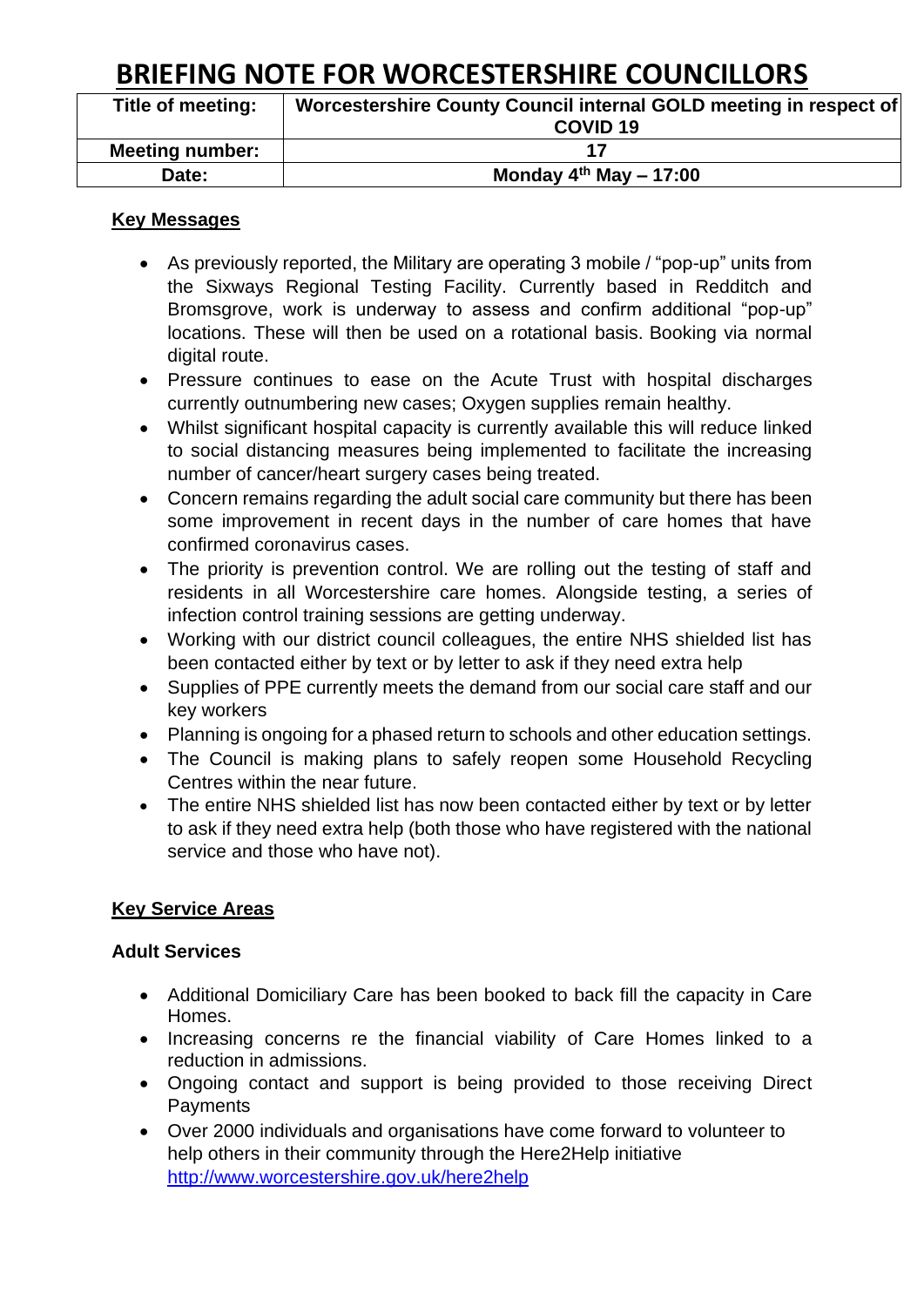# **BRIEFING NOTE FOR WORCESTERSHIRE COUNCILLORS**

#### **Children's Services**

- Subject to the outcome of this week's "Lockdown" review, we are reviewing potential options around the eventual opening of some schools. For example, to ensure social distancing measures are in place, it is estimated that there will be a significant reduction in pupil capacity, although this will obviously vary by school.
- Whatever happens attendance at school is likely still to be voluntary and online learning will continue to be available pupils not in schools.
- The number of pupils attending school who are either children of key workers or vulnerable children continues to increase although is still low. 26% of vulnerable children are now attending school. We continue to work proactively with schools and families to encourage attendance.

#### **Community Services**

• Business support and advice is being provided jointly by the County Council, District Councils, Worcestershire Business Central, One Worcestershire, the Chamber of Commerce and the Worcestershire LEP.

#### **Economy & Infrastructure**

- Traffic levels remain at around 40% of normal activity.
- Construction on the Worcester Southern Link Road will recommence next week, with other key sites being mobilised.
- All Household Waste & Recycling Centres remain closed but we are looking to open some as soon as practical. We may be unable to open all HRC's due to the redeployment of staff needed to ensure social distancing measures are in place at those that are open.

#### **Workforce and Training**

- Additional testing capacity for staff is now available at the Sixways testing site.
- Plans under development to accommodate social distancing measures for a phased return to the use of Council buildings.

#### **Communications**

- Regular bulletins on local media to promote the here2help programme.
- In partnership with the Health & Care Trust we have launched the "Now we are talking" campaign to raise awareness of help available for those with mental health issues.

#### **Finance**

• Working as "One Worcestershire" we are reviewing the details of the second allocation from Government. Aiming to have an equitable distribution between Districts and County based on the evidence of additional expenditure incurred. Concern remains that the allocation is insufficient to meet additional expenditure and lost income.